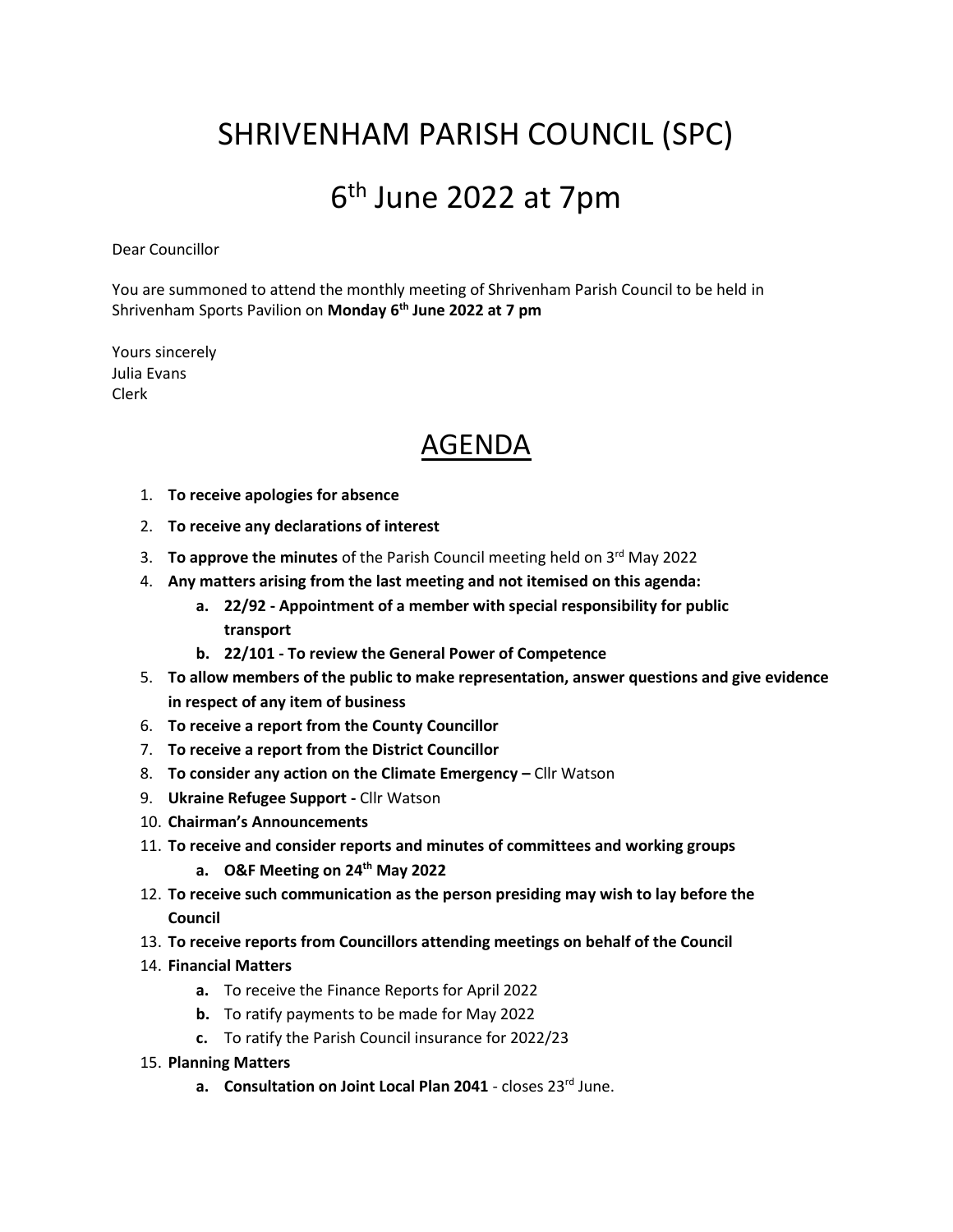- b. **New Applications to consider**
	- i. **P22/V1056/HH - 1 Fairthorne Way.** Single storey rear extension. Response due by 26<sup>th</sup> May.
	- ii. **P22/V10836/FUL - Lloyds Bank building, 56 High Street**. Change of use from a Bank - Use Class E(c)(i) to Community Hub - Use Class F2(b). Response due by 31<sup>st</sup> May.
	- iii. **P22/V1112/FUL - The Crown Public House, 11 High Street**. First floor rear extension to a Public House. Conversion of the Public House to form a pair of semi-detached two storey dwellings. Response due by 9<sup>th</sup> June.
	- iv. **P21/V0773/RM - Land North of Highworth Road.** Reserved Matters following Outline Permission (P15/V2541/O) for appearance, landscaping, layout and scale for a development of 275 dwellings along with associated public open space and other associated highways works. Additional information received 13th May.Response date tbc.
	- v. **P22/V1234/HH – 13 Chapelwick Close**. Single storey extension to provide one bedroom annex. Response due by 18th June.
	- vi. **P22/V0804/FUL – 1 Manor Close**. Erection of a conservatory 4.2m x 3.2m on the side of the dwelling to be used along with two rooms closest to it for childminding. Response due by 23rd June.
- **c. Applications received since the publication of the agenda**
- **d. Decisions**
	- I. **P22/V0808/FUL - Wayside, Townsend Road**. Proposed erection of a new care home (C2 Use Class) & repositioned vehicular access from Townsend Road. Awaiting determination.
	- ii. **P22/V0854/HH - 11 Berens Road**. Proposed ground floor extension and two storey side extension. Awaiting determination.
	- iii. **P22/V0990/HH - The Cottage, Station Road.** Replace conservatory utility with single storey rear extension. Awaiting determination.
	- iv. **P22/V0956/AG - The Smelting Yard, Station Road**. Proposed agricultural grain store. Planning application not required.
	- v. **P22/V0961/LDP - 19 Cleycourt Road**. Demolition of conservatory. Erection of single storey rear extension. Not permitted development. Full planning application required.
	- vi. **P22/V0532/LDP** 25 Stainswick Lane. Second floor extension over existing footprint of house. Withdrawn.
	- vii. **R3.0025/22 (OCC) & P22/V0712/CC (VWHDC) - Land east of Highworth Road.** Construction of a new 1.5FE primary school with 75-place nursery (Use Class F1) alongside hard and soft landscaping, external play areas, two sports pitches and netball court, external landscaping, external play areas, two sports pitches and netball court, external lighting and boundary treatment. Awaiting determination.
	- viii. **P22/V0531/HH - April Cottage, 39 Stallpits Road**. Rear and side extensions, and loft conversion with raised roof. Awaiting determination.
	- ix. **P22/V0653/HH - 42 High Street**. Removal of existing single storey summerhouse at rear of garden, rebuild with new to similar size. Awaiting determination.
	- x. **P22/V0383/HH - 10 Catherine Close.** Demolition of conservatory and erection of single storey side and rear extension and some internal alterations. Granted.
	- xi. **P21/V2264/FUL - Land at Townsend Road**. Demolition of existing structures and construction of Entry Level Exception Site comprising 26